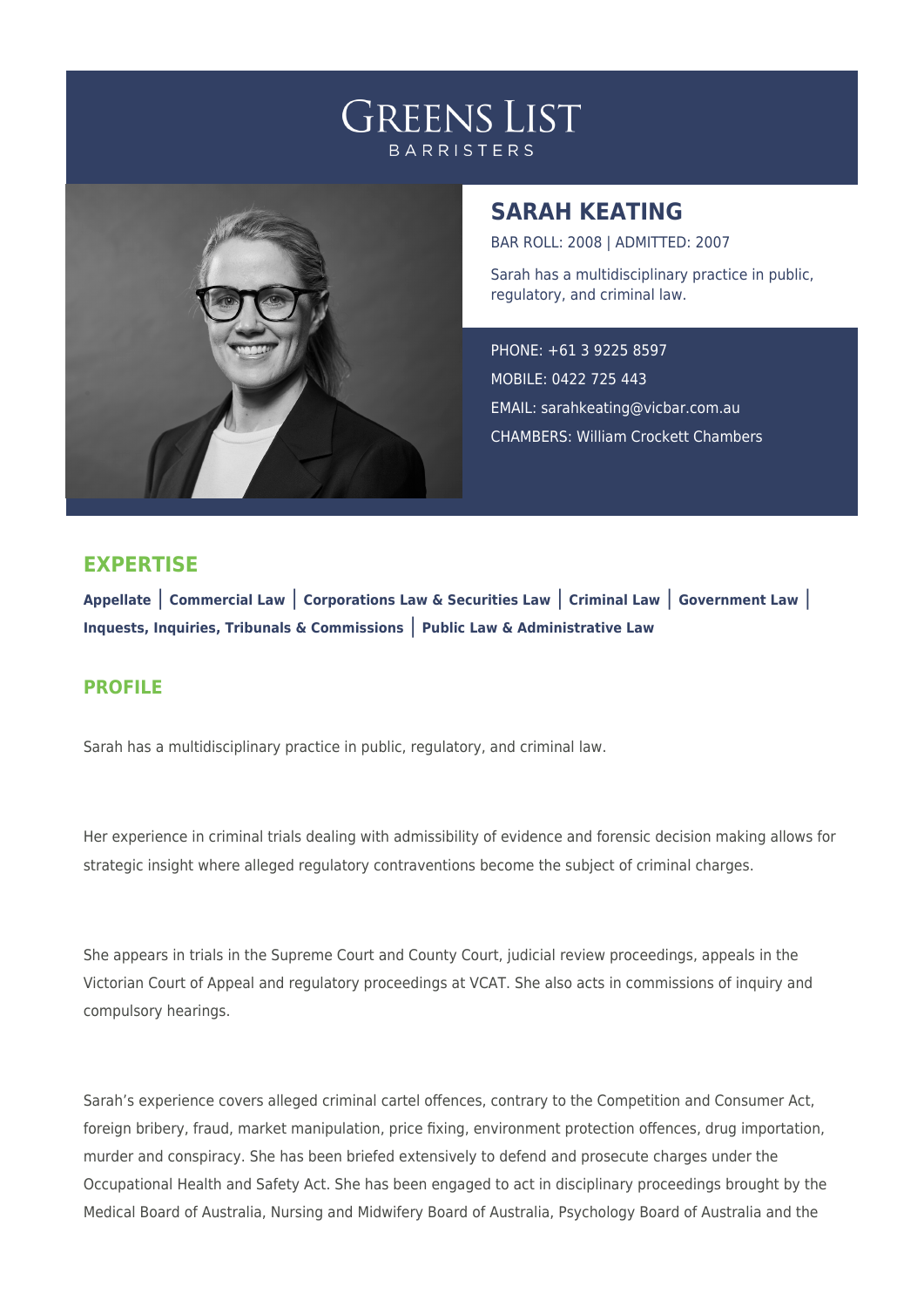Veterinary Board of Victoria. Sarah has appeared regularly at the Independent Broad-Based Anti-Corruption Commission including for Jetstar, for the Department of Education (DET), for a former Secretary of the DET and as counsel assisting the Commission. She has appeared at compulsory interviews and banning order hearings conducted pursuant to the Corporations Act and Australian Securities and Investments Commission Act and was briefed in ASIC's investigation into Bank Bill Swap Rate practices.

Sarah has been appointed to conduct 7 investigations (5 as sole investigator) within organisations concerning a broad range of allegations including bullying and of a sexual nature.

She provides written advice to Government Departments and Statutory Authorities.

She is on the Victoria Legal Aid Preferred Trial Counsel List, has an Indictable Crime Certificate, is an accredited advocacy coach and teaches at the Victorian Bar Readers Course. She has also taught advocacy on a number of occasions at the Legal Training Institute, PNG, as part of a program facilitated by the Victorian Bar and AusAid.

Sarah is a recommended Criminal Law Junior Counsel in Victoria in Doyles Guide, in 2017, 2018, 2019 and 2020. She is a recommended Workplace Health & Safety Law Junior Counsel in Victoria in 2021.

Prior to signing the Bar Roll Sarah was Associate to the Honourable Justice Curtain in the Supreme Court of Victoria.

### **RECENT CASES**



Hotel Quarantine Inquiry (2020) appeared for DELWP - led by Jennifer Firkin QC



DPP v Treasure [2020] VSC 402 (murder plea)



Royal Commission into Management of Police Informers (2020) - briefed for the Victorian Government Solicitor - led by Stephen O'Meara QC



Operation Sandon - IBAC (2020) public hearings - briefed for interested party



DPP v Sleiman (2020) briefed for the Chief Commissioner of Police



Defending Commonwealth prosecution of alleged criminal cartel offences - contrary to the Competition and Consumer Act (ongoing) led by Dean Jordan SC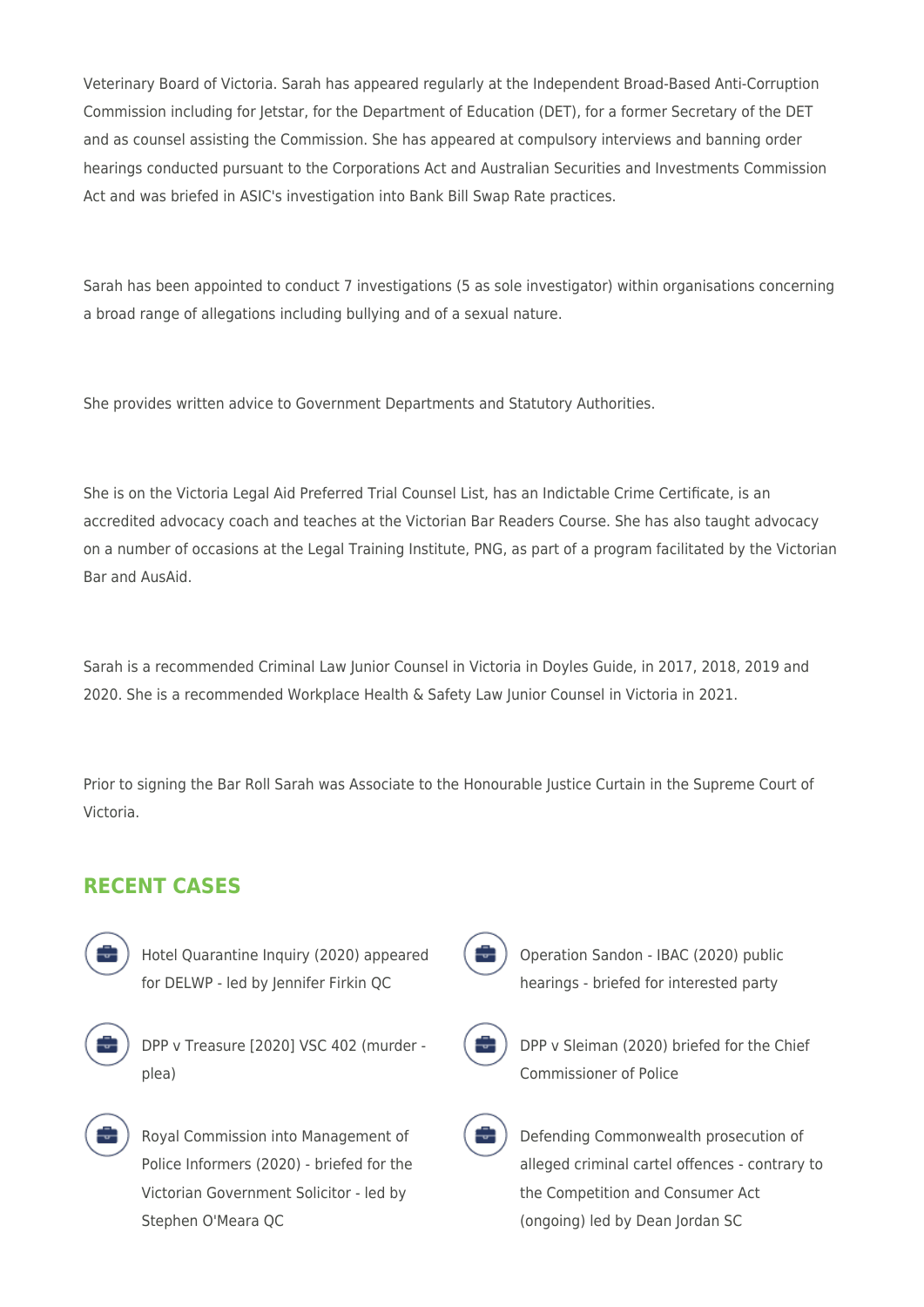| Dempsey (a pseudonym) v The Queen<br>[2019] VSCA 224 (interlocutory appeal/<br>murder/ admissibility of tendency and<br>coincidence evidence)                                                  |  |
|------------------------------------------------------------------------------------------------------------------------------------------------------------------------------------------------|--|
| Investigation into potential bullying relating<br>to a National Sport (2017)                                                                                                                   |  |
| Operation Dunham - IBAC - briefed to act for<br>a former Secretary of the Department of<br>Education and Training (2017)                                                                       |  |
| DPP v Downer EDI Works Pty Ltd (Nos 2 and<br>4) [2017] VSCA 27 (validity of charges -<br>whether 'necessity' under s21(1)&(2)(e) OHS<br>Act must be particularised) led by Michael<br>Tovey QC |  |
| DPP V Daing [2016] VSCA 58 (Director's<br>appeal)                                                                                                                                              |  |
| Operation Fiztory - IBAC [2015] junior<br>counsel assisting the Commissioner -<br>investigation re Public Transport Victoria<br>(2014) led by Ted Woodward QC                                  |  |

DPP v FJL (2014) 41 VR 572 (interlocutory appeal against grant of permanent stay of proceeding)

Investigation into the conduct of the former Lord Mayor - Robert Doyle (2018) led by Dr Ian Freckleton QC



Operation Lansdowne - IBAC - briefed to act for Jetstar (2017)

Yates (a Pseudonym) & Ors v The Queen [2017] VSCA 188 (validity of a controlled operations Authority under s15GK(1)(f) Crimes Act 1914 (Cth)) led by Paul Holdenson QC

DPP(Cth) and DPP v Watson [2016] VSCA 73; (2016) 259 A Crim R 327 (child pornography offences - Director's appeal) led by Paul Holdenson QC



DPP v Daing [2015] VSC 440 (plea - murder)

Lydgate (A Pseudonym) v R (2014) 46 VR 78; (2014) A Crim R 419 (case stated interpretation of 'care supervision or authority' under s48 and s49 Crimes Act 1958) led by Douglass Trapnell QC

Dragojlovic v DPP (2013) 40 VR 71 (appeal whether length of trial and presentation of evidence created a real risk that the jury failed to give a verdict according to the evidence) led by Nicholas Robinson QC



DPP v FM (2013) 233 A Crim R 83 (interlocutory appeal - interpretation of 'online offences' in the Criminal Code) led by

 DPP v Benbrika (Ruling No 3) (2011) 216 A Crim R 96 (terrorism charge - application for permanent stay granted) led by Michael